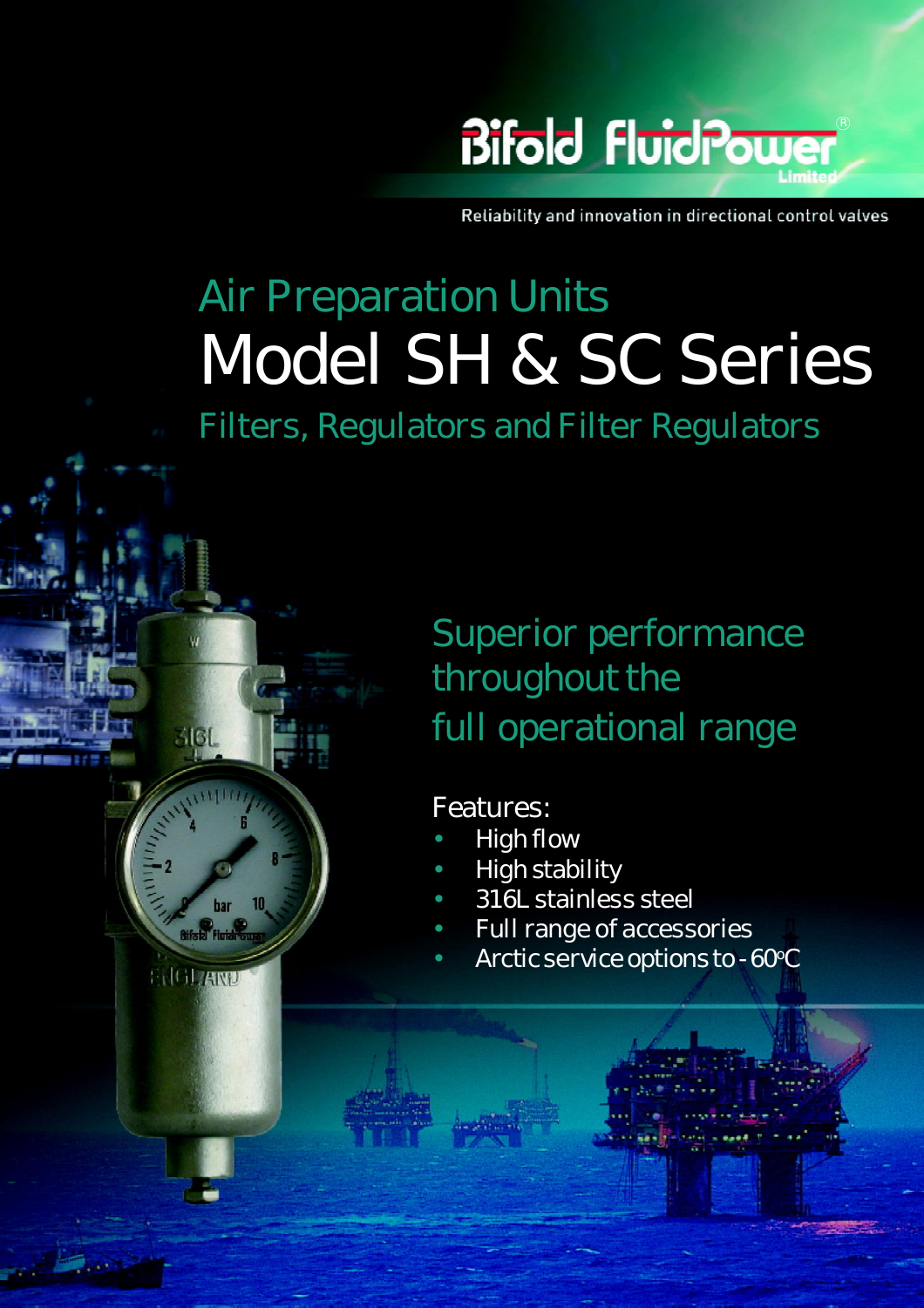## SC Series Filter Regulator

#### Features

- Heavy duty all 316 stainless steel rugged and corrosion resistant
- 
- Thread milled ports leaktight joints
- Elastomer seals tight shut off
- 

#### **Mechanical Construction**

- Body extended to the stainless steel AISI 316L
- Bonnet & bowl stainless steel AISI 316L
- Element Flement sintered 316 stainless steel
- Springs 302S26 stainless steel
- Regulating spring external state of 316 stainless steel
- 
- 
- Diaphragm extended by the silicone
- Fasteners 18/10 stainless steel
- Adjustment mechanism M8 socket set screw

#### Working temperatures

 $-20^{\circ}$ C to  $+180^{\circ}$ C  $-60^{\circ}$ C to  $+80^{\circ}$ C

#### Flow capacity

10bar inlet pressure, 6bar secondary pressure with 1bar pressure drop using X4(40 - 50 micron element)

| 1/4"                                | $\overline{\phantom{0}}$ | 25.9 SCFM | C.v. 0.7  |
|-------------------------------------|--------------------------|-----------|-----------|
| $3/8$ " & $1/2$ "                   |                          | 27.8 SCFM | C.v. 0.75 |
| $D \times U \times C \times \cdots$ |                          |           |           |

#### Relief Port

- Threaded 1/8" NPT vent with removable plastic ingress protection
- For gas service, plastic ingress protection can be removedto enable vented gas to be piped away
- Typical bleed flow at 2 bar secondary pressure 1.5cm<sup>3</sup>/sec
- Relief differential 0.15 bar at 2 bar secondary pressure (relieving type only)

#### Seal repair kits

• Please add the prefix SRK on the models required leaving off port sizes (only require model number up to element reference)

e.g. SRKSC-FR-SR-MD-10-X4-xx



## Reliability and Innovation in directional control valves

**Bifold FluidPow** 

R

- 
- High stability  **Direct Stability** precision adjustment
	-
	-
- Modular design extended the maintenance of the maintenance

Bowl retention capacity 25cc (manual drain)

#### Maximum inlet pressure

## 20bar

**Filterunit** 5-10, 20-30 & 40-50 Micron

#### **Certification**

Ingressprotection designed to meet heavy seas and deck rating

## Regulated pressures

| $-0.20$ to 6 bar  | 2.9 - 87 psi  |
|-------------------|---------------|
| $-0.40$ to 10 bar | 5.8 - 145 psi |

- Ports 1/4"thread milled NPT • Seals **Called** - viton as standard
	-

to BS 2056 (or Inconel)

air, natural gas, inert gases. Sweet & sour gases consult Bifold Fluidpower

Operating fluids

 $\overline{2}$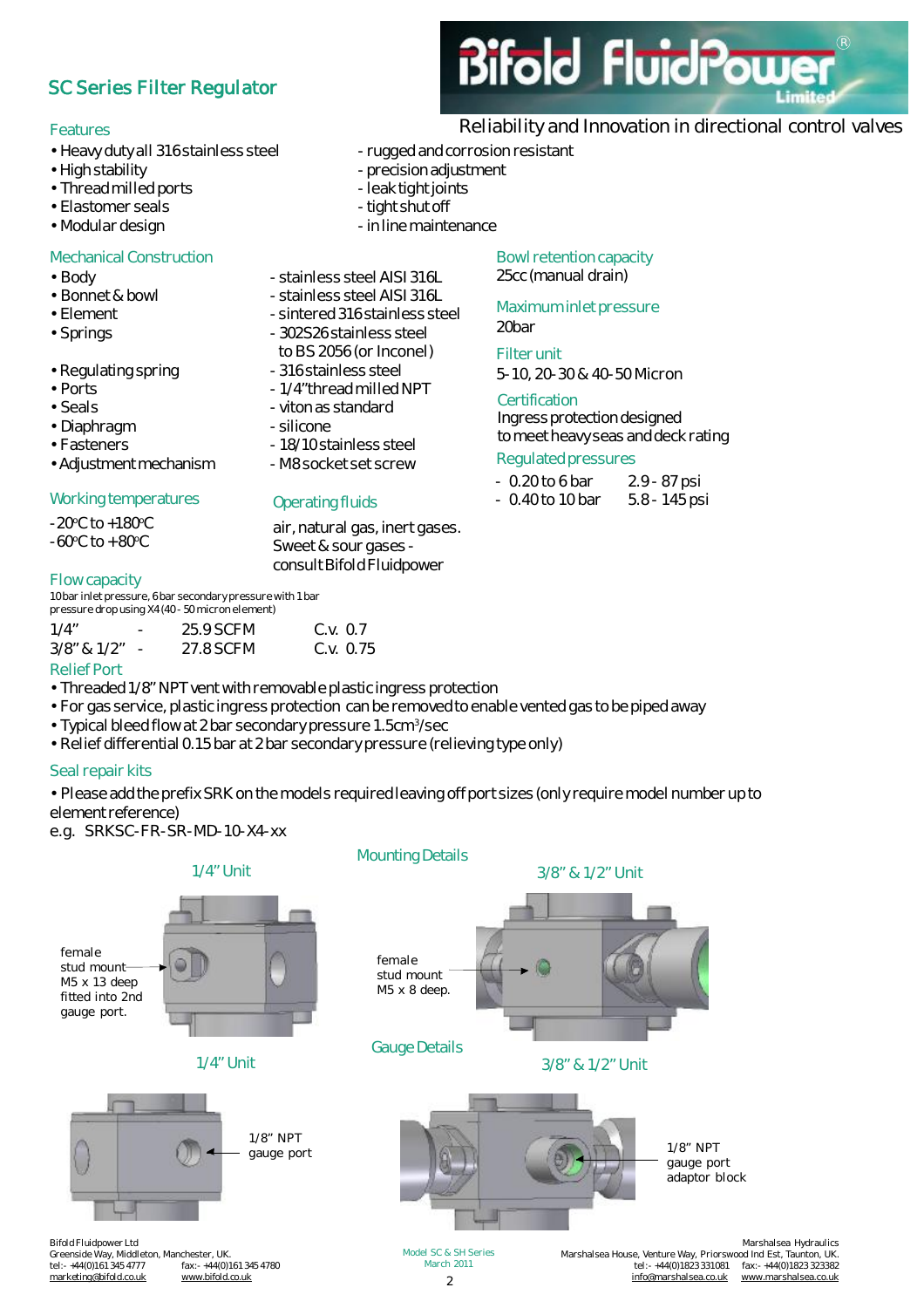

## Reliability and Innovation in directional control valves



| υc        |                |    | Compact                                       |                                        |        |                                 |                |                                                                           |  | <b>INIQUEL COUP</b>       |
|-----------|----------------|----|-----------------------------------------------|----------------------------------------|--------|---------------------------------|----------------|---------------------------------------------------------------------------|--|---------------------------|
|           | 06<br>09<br>12 |    |                                               | $1/4$ " NPT<br>3/8" NPT<br>$1/2$ " NPT |        |                                 |                |                                                                           |  | <b>Port Sizes</b>         |
|           |                | 20 |                                               |                                        | 20 bar |                                 |                |                                                                           |  | <b>Inlet Pressure</b>     |
|           |                |    | <b>FR</b><br>R <sub>1</sub>                   |                                        |        | Filter Regulator<br>Regulator   |                |                                                                           |  | Model Type                |
|           |                |    |                                               | <b>SR</b><br><b>NR</b>                 |        | Self Relieving<br>Non Relieving |                |                                                                           |  |                           |
|           |                |    | <b>MD</b><br>Manual Drain (n/a to regulators) |                                        |        |                                 |                |                                                                           |  |                           |
|           |                |    |                                               |                                        |        | Nominal<br>06 bar<br>10 bar     |                | Actual<br>$0.2 - 6 \,\text{bar}$<br>$0.4 - 10 \,\text{bar}$               |  | Output<br>Pressure Ranges |
|           |                |    | Viton (standard)<br>V<br>Flurosilicone<br>AG  |                                        |        |                                 |                | <b>O-Ring Material</b>                                                    |  |                           |
|           |                |    |                                               |                                        |        |                                 | X1<br>X3<br>X4 | 5 - 10 micron element<br>20 - 30 micron element<br>40 - 50 micron element |  | <b>Filter Element</b>     |
| <b>SC</b> |                |    |                                               |                                        |        |                                 |                | 06 - 20 - FR - SR - MD - 10 - V - X4 - xx (rev no. advised by BF)         |  | Ordering Example          |

#### Gauge Options

X10 - 10bar 40mm gauge with 316 SS case X11 - 10bar 40mm glycerine filled gauge with 316 SS case X10 - 10bar / psi 40mm dual gauge with 316 SS case X11 - 10bar / psi 40mm dual glycerine filled gauge with 316 SS case Additional Options

- L15 Viton / stainless steel bug vent
- K10 Plastic hand wheel adjuster

Bifold Fluidpower Ltd Greenside Way, Middleton, Manchester, UK. tel:- +44(0)161 345 4777 fax:- +44(0)161 345 4780 [marketing@bifold.co.uk](mailto:marketing@bifold.co.uk) [www.bifold.co.uk](http://www.bifold.co.uk)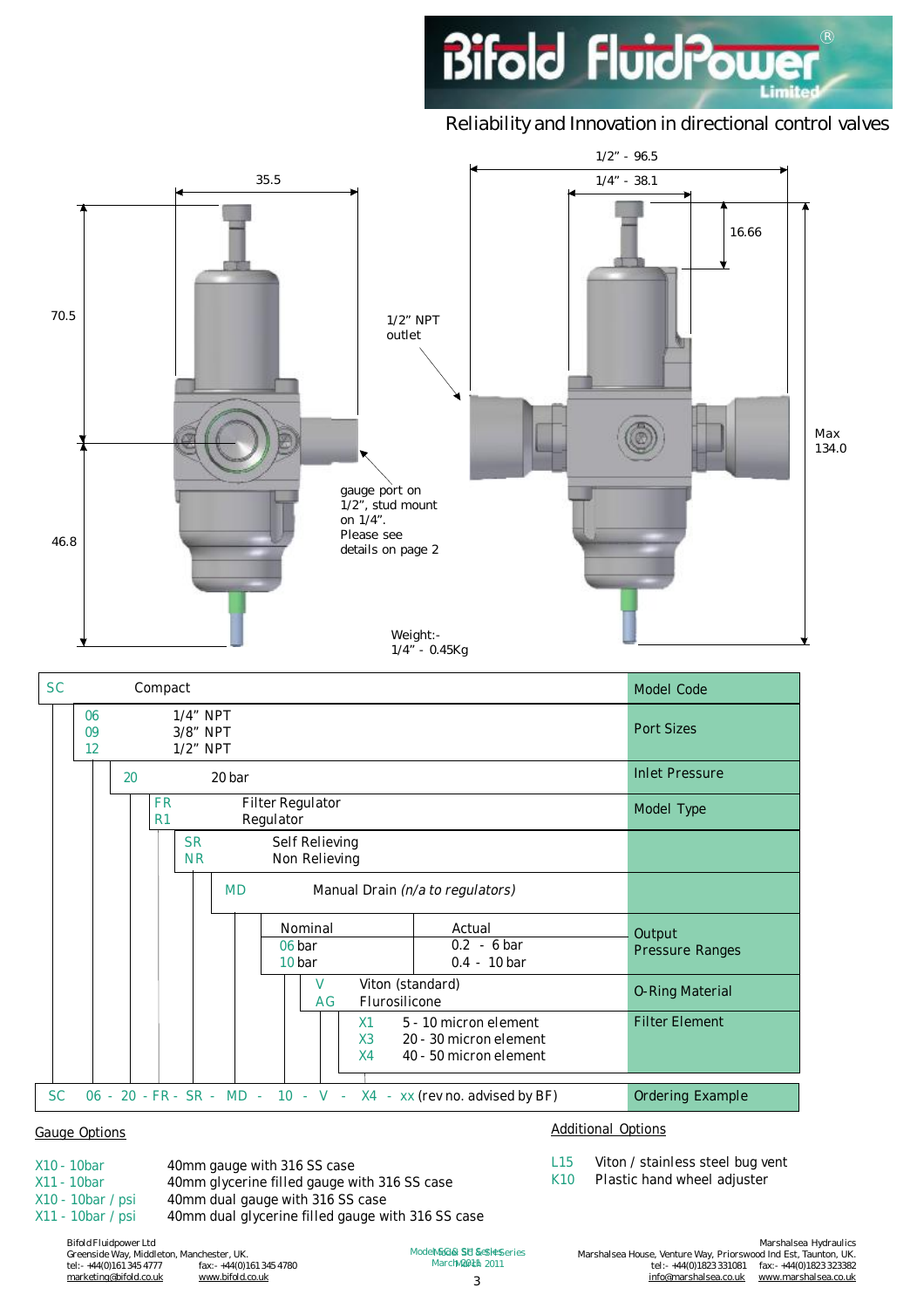

### Features

- Heavy duty all 316 stainless steel rugged and corrosion resistant
- Large flow paths high flow from 0.5 bar dp
- 
- High stability precision adjustment<br>• Mounting options panel, pillar, bracket
- Thread milled ports leak tight joints<br>• Elastomer seals tight shut off
- Elastomer seals<br>• Modular design
- 

#### Working temperatures

ASH : -60<sup>o</sup>C to +60<sup>o</sup>C SH : -20<sup>o</sup>C to +180<sup>o</sup>C

#### Operating fluids

air, natural gas, inert gases and sweet & sour gases

#### Flow capacity

10bar inlet pressure, 6bar secondary pressure with 1bar pressure drop using X4(40 - 50 micron element)

| $1/4$ "         | - 36 SCFM  | C.v. 1.0 |                              |
|-----------------|------------|----------|------------------------------|
| 1/2"            | - 94 SCFM  | C.V.26   |                              |
| 1/2"            | - 168 SCFM |          | C.v. 4.2 - high flow version |
| 1 <sup>''</sup> | - 429 SCFM |          | $C_v$ , 11.2                 |

#### Ports

service ports - 1/4", 3/8", 1/2", 3/4" & 1" NPT (BSPP options) gauge ports - 1/8" NPT standard (1/4" NPT and BSPP options)

#### Relief Port

- Threaded 1/8" NPT vent with removable plastic ingress protection
- For gas service, plastic ingress protection can be removed to enable vented gas to be piped away

- panel, pillar, bracket

- in line maintenance

- Typical bleed flow at 2 bar secondary pressure 1.5cm<sup>3</sup>/sec
- Relief differential 0.15 bar at 2 bar secondary pressure (relieving type only)

#### Seal repair kits

• Please add the prefix SRK on the models required leaving off port sizes (only require model number up to element reference) e.g. SRKSH-FR-SR-MD-10-X3

#### Preferred Range:-



## Reliability and Innovation in directional control valves

#### Filter unit

10 micron, 20 - 30 micron *(standard)* 40 - 50 micron

#### Bowl retention capacity

25cc (manual drain), 50cc (auto drain)

#### Maximum inlet pressure

| 16 bar -     | auto drain only   |
|--------------|-------------------|
| 20, 40 bar - | manual drain only |

#### Regulated pressures

- 0.03 to 2 bar 0.4 29 psi
- $-0.03$  to 4 bar 0.4  $-58$  psi
- 0.20 to 6 bar 2.9 87 psi
- 0.25 to 8 bar 3.6 116 psi
- 0.40 to 10 bar5.8 145 psi

#### **Certification**

Ingress protection designed to meet heavy seas and deck rating

#### Gauges

dry - 50mm, 63mm with psi, bar or dual psi/bar dial glycerine filled - 50mm, 63mm with psi, bar or dual psi/bar dial 50mm, 63mm with psi, bar or dual psi/bar dial polycarbonate window and blow-out device

tel:- +44(0)1823 331081 fax:- +44(0)1823 323382<br>thel:- +44(0)1823 331081 fax:- +44(0)1823 323382<br>the fo@marshalsea.co.uk www.marshalsea.co.uk

[www.marshalsea.co.uk](http://www.marshalsea.co.uk)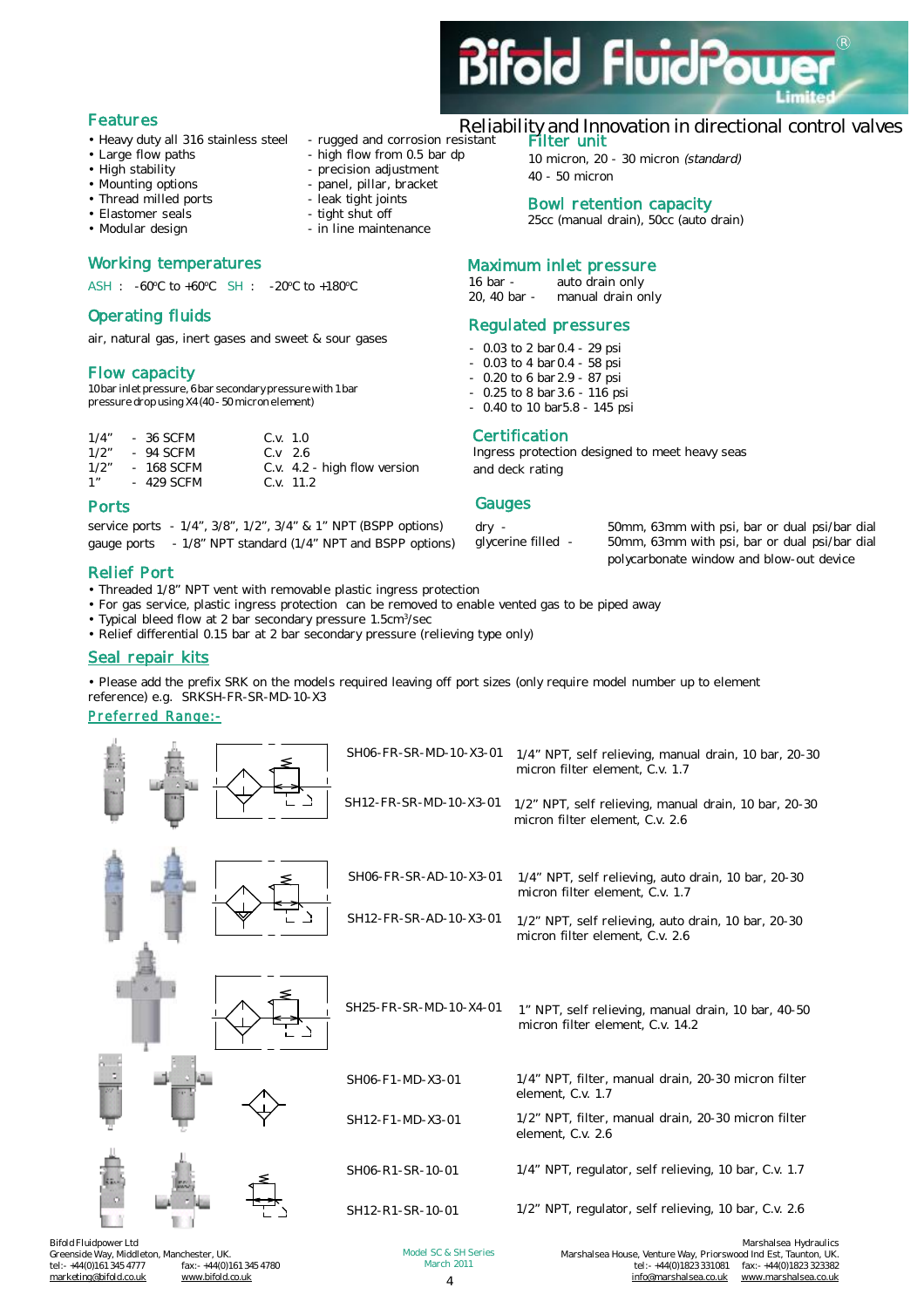

Reliability and Innovation in directional control valves

## Mechanical Construction

- Body **by a stainless steel AISI 316L**
- 
- 
- 
- 
- 
- 
- 
- Adjustment mechanism
- 
- Diaphragm Silicon
- SH Series Selection Chart

| <b>SH</b><br><b>S40H</b><br><b>ASH</b> |                                   | Standard service<br>40 bar inlet (only available 1/4")<br>Arctic service |                                                                                                                                                                                      |  |                        |                                                           |                            |                                                           |                                                                                                         | Model Code |                                  |
|----------------------------------------|-----------------------------------|--------------------------------------------------------------------------|--------------------------------------------------------------------------------------------------------------------------------------------------------------------------------------|--|------------------------|-----------------------------------------------------------|----------------------------|-----------------------------------------------------------|---------------------------------------------------------------------------------------------------------|------------|----------------------------------|
|                                        | 06<br>09<br>12<br>19L<br>19<br>25 |                                                                          | $1/4$ " NPT<br>3/8" NPT<br>1/2" NPT<br>3/4" NPT (low flow - see SH 25 selection chart for high flow version)<br>3/4" NPT (X4 micron element only)<br>1" NPT (X4 micron element only) |  |                        |                                                           |                            |                                                           |                                                                                                         |            | <b>Port Sizes</b>                |
|                                        |                                   | F <sub>1</sub>                                                           | Regulator<br>R1<br>Filter<br><b>FR</b><br>Filter Regulator                                                                                                                           |  |                        |                                                           |                            |                                                           |                                                                                                         |            | Model Type                       |
|                                        |                                   |                                                                          | <b>SR</b><br><b>NR</b>                                                                                                                                                               |  |                        | Self Relieving<br>Non Relieving                           |                            |                                                           |                                                                                                         |            | (N/A to Filter Units)            |
|                                        |                                   |                                                                          |                                                                                                                                                                                      |  | <b>MD</b><br><b>AD</b> |                                                           | Manual Drain<br>Auto Drain |                                                           |                                                                                                         |            | (N/A to Regulators)              |
|                                        |                                   |                                                                          |                                                                                                                                                                                      |  |                        | Nominal<br>02 bar<br>04 bar<br>06 bar<br>08 bar<br>10 bar |                            | Actual                                                    | $0.03 - 2 bar$<br>$0.03 - 4 bar$<br>$0.2 - 6 \,\text{bar}$<br>$0.25 - 8$ bar<br>$0.4 - 10 \,\text{bar}$ |            | Output<br><b>Pressure Ranges</b> |
|                                        |                                   |                                                                          |                                                                                                                                                                                      |  |                        |                                                           | X1<br>X3<br>X4             |                                                           | 5 - 10 micron element<br>20 - 30 micron element (standard)<br>40 - 50 micron element                    |            | <b>Filter Element</b>            |
|                                        |                                   |                                                                          |                                                                                                                                                                                      |  |                        |                                                           |                            | K6<br><b>BSPP</b><br>K39<br>K94<br>K84<br>K <sub>10</sub> | 1/4" Gauge Port<br>Plug for 1/4" Gauge Port<br>Plug for 1/8" Gauge Port<br><b>Black Plastic Button</b>  |            | Options                          |
|                                        |                                   |                                                                          |                                                                                                                                                                                      |  |                        |                                                           |                            | XX                                                        |                                                                                                         |            | Revision                         |
| <b>SH</b>                              | 06                                | $-$ FR $-$ SR $-$ MD $-$ 10                                              |                                                                                                                                                                                      |  |                        | $\sim$                                                    | X3<br>a.                   | $K10 - 01$                                                |                                                                                                         |            | Ordering Example                 |

### Additional Line Items

#### Gauges (316 SS case)

- X5 10bar 50mm diameter
- X5 16bar 50mm diameter
- X5 160psi 50mm diameter
- X8 10 bar 50mm glycerine filled *Other scale plates available*

#### Mounting Options

*(not available with -F1)*

- L8 Panel Mount Kit
- L9 Pillar Mount Kit

L46 Panel Mount and bracket

#### Bug Vent *(not available with -F1)*  $L15$  13-1 bug vent

**Tamperproof** *(not available with -F1 or K10)* L11 Tamperproof Cap

- Bonnet & bowl stainless steel AISI 316L • Element - sintered 316 stainless steel • Springs - 302S26 stainless steel to BS 2056 (or Inconel)<br>• Requlating spring - 302S26 stainless steel to BS 2056 (or Inconel)  $-$  inconel X750 AMS5699
- Ports 1/4", 3/8", 1/2", 3/4" or 1" thread milled NPT (BSPP and other options available)
- Seals **Contract Contract Contract Contract Contract Contract Contract Contract Contract Contract Contract Contract Contract Contract Contract Contract Contract Contract Contract Contract Contract Contract Contract Contra** 
	-
- Fasteners 18/10 stainless steel<br>• Adjustment mechanism M8 socket set screw
- Mounting mechanism Panel, pillar or bracket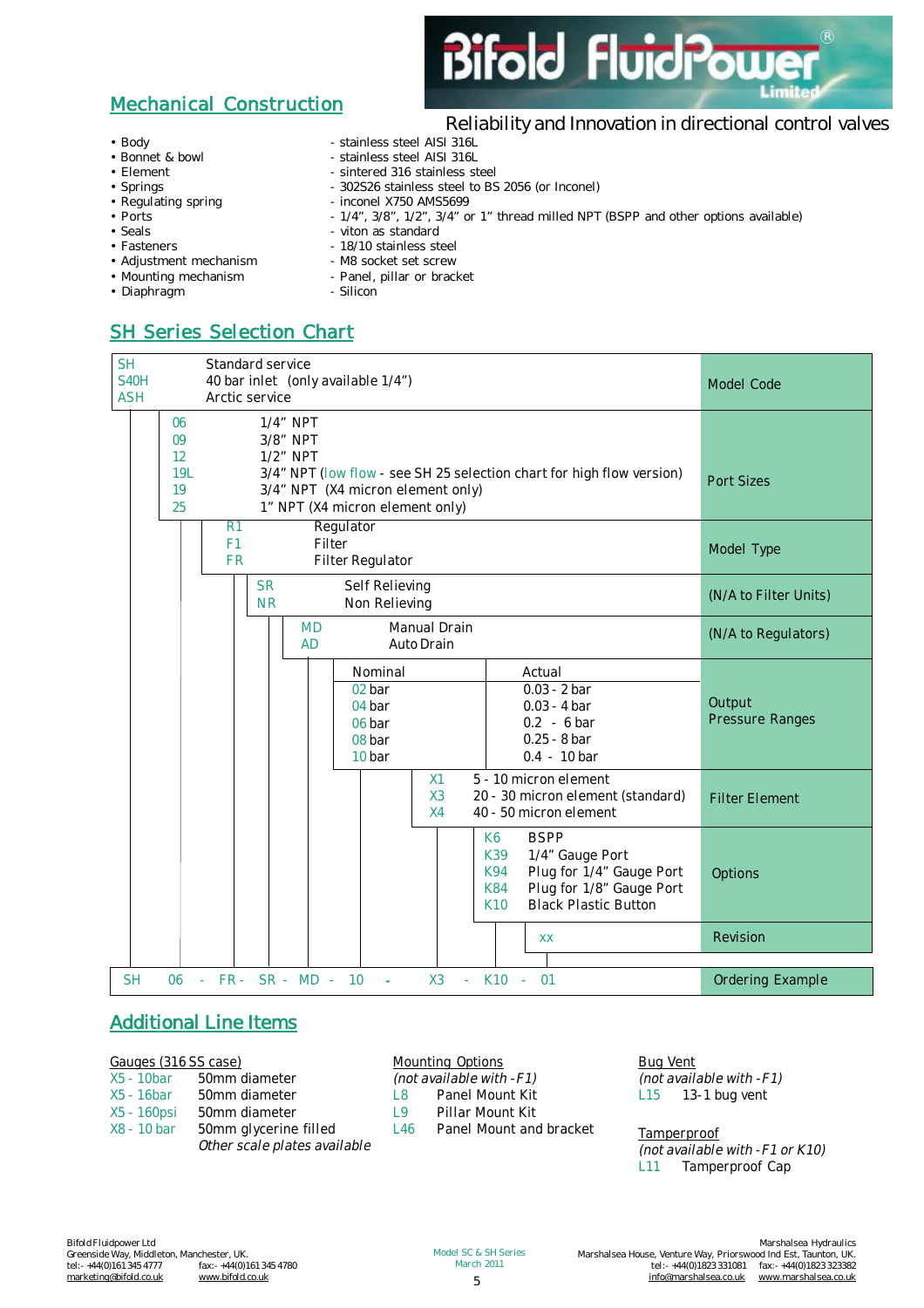## Filter Regulator

Reliability and Innovation in directional control valves

**Bifold FluidPowd** 

 $\widehat{\mathcal{R}}$ 

Lim



Greenside Way, Middleton, Manchester, UK. tel:- +44(0)161 345 4777 fax:- +44(0)161 345 4780 [marketing@bifold.co.uk](mailto:marketing@bifold.co.uk) [www.bifold.co.uk](http://www.bifold.co.uk)

6 Model SC & SH Series March 2011

Marshalsea Hydraulics Marshalsea House, Venture Way, Priorswood Ind Est, Taunton, UK. tel:- +44(0)1823 331081 fax:- +44(0)1823 323382 [info@marshalsea.co.uk](mailto:info@marshalsea.co.uk) [www.marshalsea.co.uk](http://www.marshalsea.co.uk)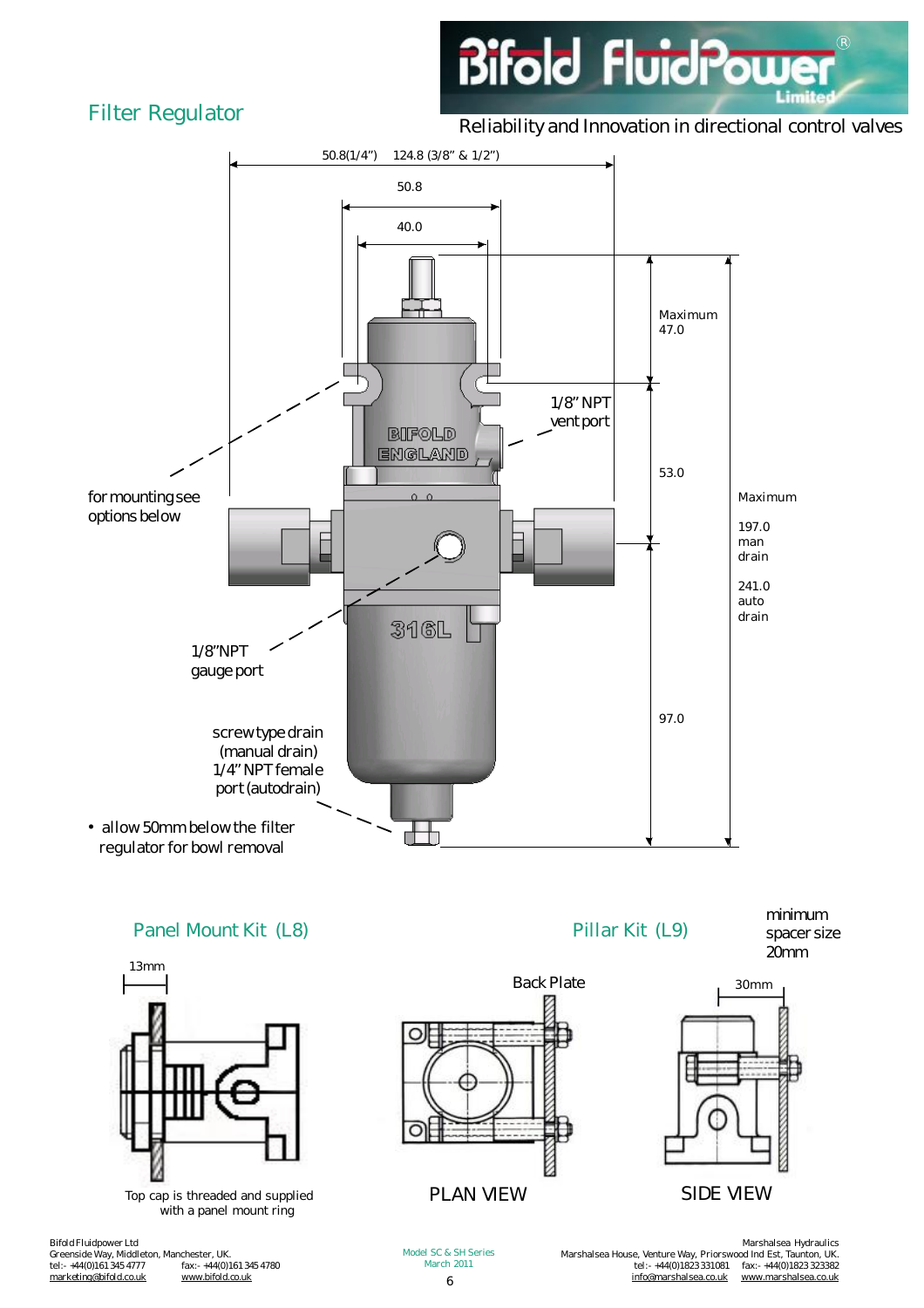